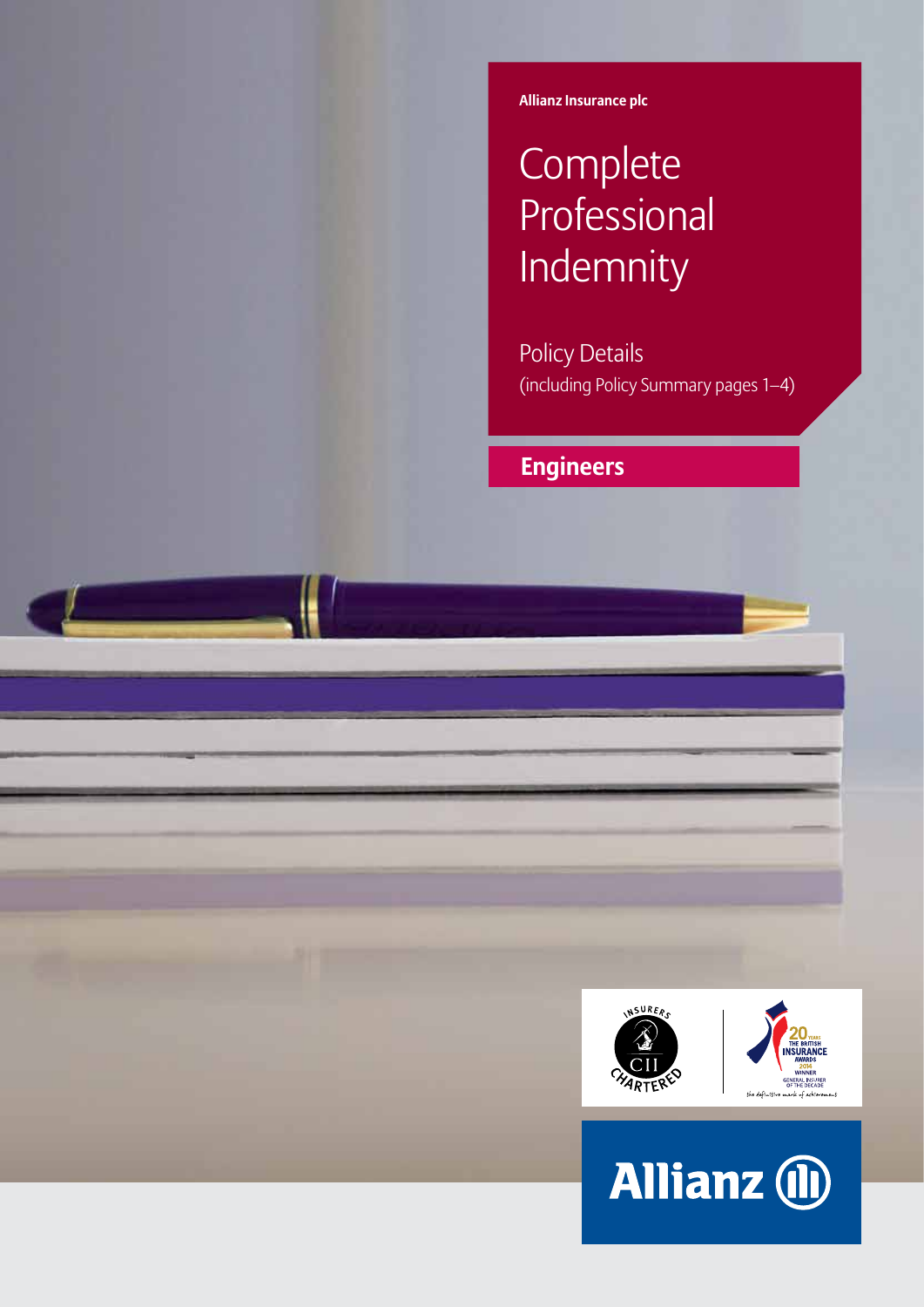# Policy Summary



This is a Policy Summary only and does not contain full terms and conditions of the contract of insurance. Some covers are optional and will only apply if you have selected them. Full terms and conditions can be found in the policy documents, a copy of which is available on request.

## What is Professional Indemnity Insurance?

Professional Indemnity insurance covers your legal liability arising from your professional services in the event that a third party claims to have suffered a loss as a result of your professional negligence.

Professionals may owe a duty of care to anybody who might reasonably rely upon the service or advice they have provided. In today's commercial world, clients expect high standards of service and are more inclined to resort to litigation when such standards have not been met.

Professional Indemnity insurance is designed to provide protection against such claims, providing an indemnity for damages which are awarded against your business, for legal costs in defending the claim and for costs that may be awarded against you subject to the policy terms and conditions.

Any business or person who provides services such as advice, design, or offers their skills or knowledge services in a professional category should consider Professional Indemnity insurance.

This Professional Indemnity insurance Policy is underwritten by Allianz Insurance plc.

## What is the policy duration?

This policy has a 12 month period of insurance (unless shown differently on your policy schedule), and is annually renewable.

## Will I have any cancellation rights?

You have the right to cancel the policy and receive a return of premium paid, less an administration charge of £50 and an amount representing the cover you have received to date.

This is subject to certain terms and conditions, full details of which can be found in the policy wording.

## How do I make a complaint?

Allianz aim to get it right, first time every time. If we make a mistake we will try to put it right promptly.

Allianz will always confirm to you receipt of your complaint within 5 working days and do our best to resolve it within 4 weeks. If we cannot we will let you know when an answer may be expected.

If we have not resolved the situation within 8 weeks we will provide you with information about the Financial Ombudsman Service.

If you have a complaint about anything other than the sale of the policy, please contact our Customer Satisfaction Manager at:

Customer Satisfaction Manager Allianz Insurance plc 57 Ladymead Guildford Surrey GU1 1DB

Telephone number: **01483 552438** Fax number: **01483 790538** Email: **acccsm@allianz.co.uk**

Using our complaints procedure or referral to the Financial Ombudsman Service does not affect your legal rights.

## Would I receive compensation if Allianz were unable to meet its liabilities?

Allianz Insurance plc contributes to the Financial Services Compensation Scheme (FSCS). You may be entitled to compensation from the FSCS if we are unable to meet our liabilities. Further information about compensation scheme arrangements is available at www.fscs.org.uk, by emailing enquiries@fscs.org.uk or by phoning the FSCS on 0800 678 1100 or 0207 741 4100.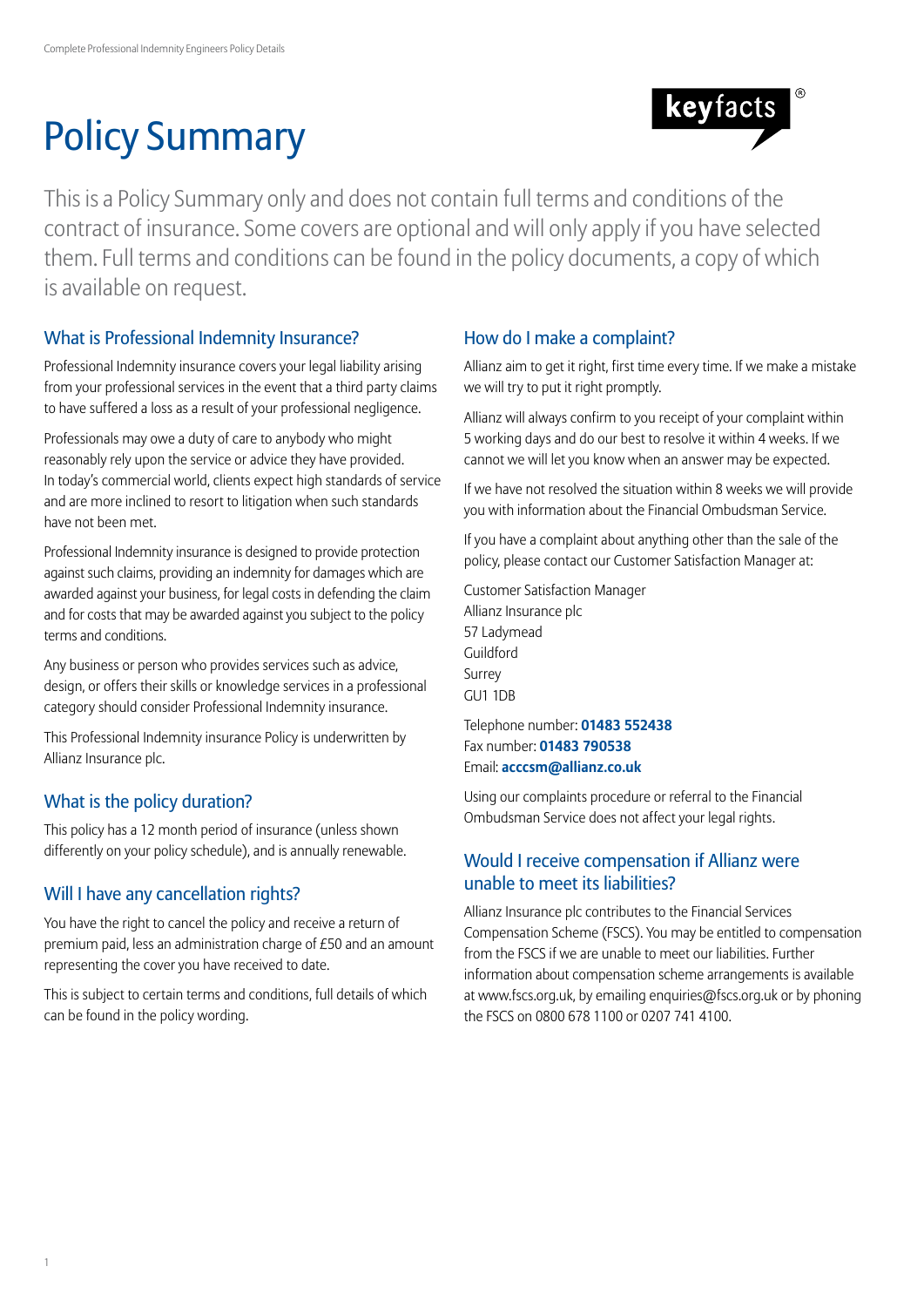## How do I make a claim?

If you need to claim, your dedicated claims handler will help and guide you through the process.

You can notify us of a claim by: Telephone: 0344 893 9500

Our claims helpline is available 24 hours a day, 7 days a week.

Post: Claims Division Allianz Insurance plc 500 Avebury Boulevard Milton Keynes MK9 2XX

Please have your policy number to hand and as much information about the claim as possible. For further information please see page 5.

## Please read the Policy

Please periodically review the policy and the policy schedule to make sure that it meets and continues to meet your needs and that you understand its terms, conditions, limits and exclusions.

If you wish to change anything or if there is any thing you do not understand please contact your insurance adviser.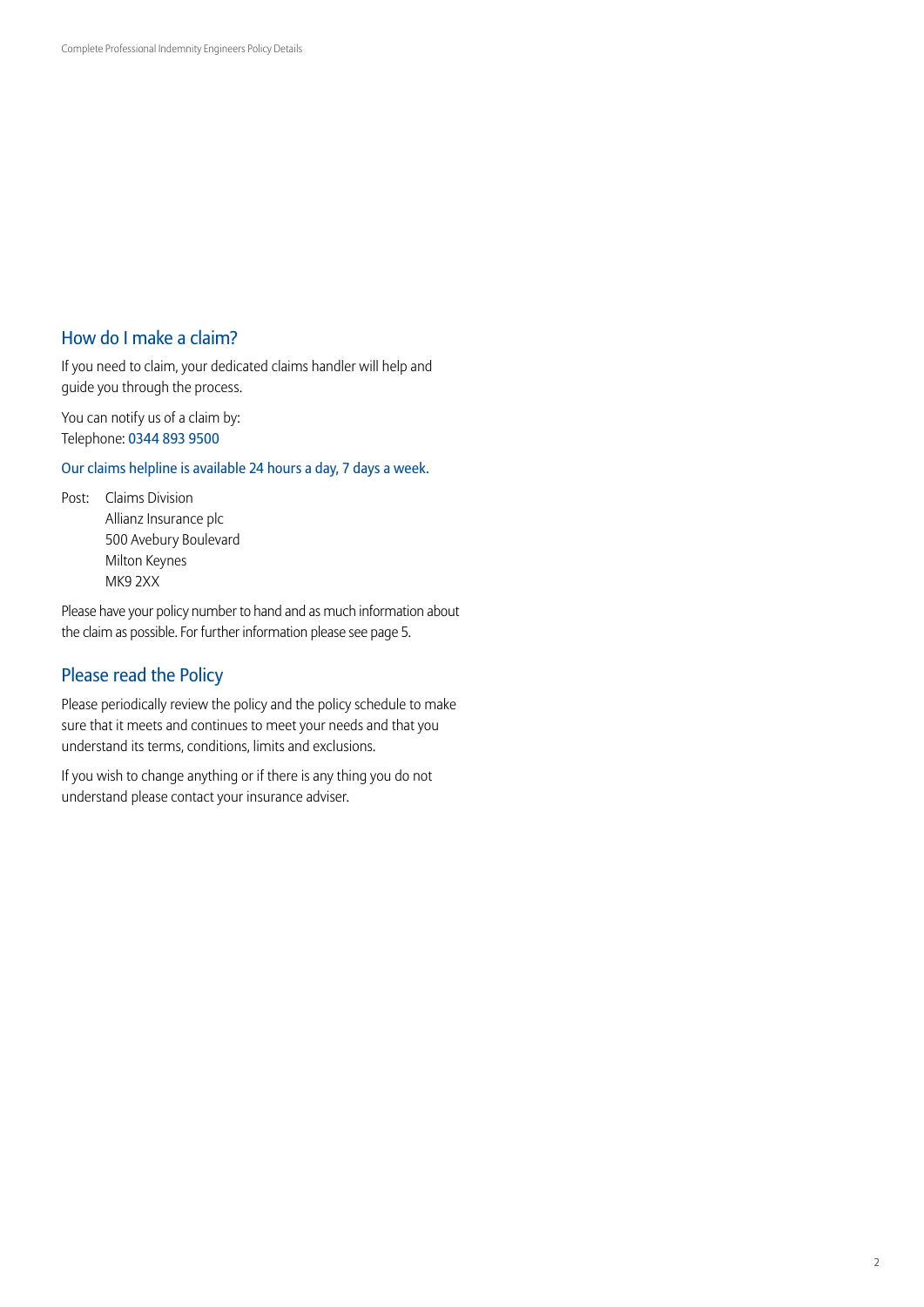# Core Cover

### **Significant Features and Benefits Significant Features and Benefits**

- Professional Indemnity Insurance provides indemnity for losses arising from civil liability (including liability for claimant's costs and expenses incurred) arising in connection with your professional services including:-
	- breach of professional duty
	- infringement of copyright or intellectual property rights
	- breach of confidentiality
	- defamation
	- and other types of civil liability, unless specifically excluded.
- Insured Person cover extends to include you, past and present partners (or members of limited liability partnerships), directors, employees and their personal representatives in the event of death, incapacity, insolvency or bankruptcy.
- Fraud and Dishonesty Cover liability of your business to any third party resulting from fraudulent or dishonest conduct of any employee unless condoned by a partner or director.
- Lost Documents Cover costs of replacing or restoring documents lost or damaged in transit or in your custody or control up to a maximum of £100,000 in the aggregate during the period of insurance. An Excess of £250 applies to this cover, unless an alternative amount is specified in the Schedule.
- Court Attendance Cover if attending court as a witness by any principal, partner, member, director or employee when defending a claim, a rate of £300 per person per day (£150 per person per day for employees) is applicable.
- Mitigation Cover– costs incurred in remediating or mitigating a loss or potential loss that may otherwise result in a claim subject to specific requirements.
- Specialist Consultants Cover claims resulting from any wrongful act of your specialist consultants, designers or subcontractors engaged in the performance of your professional services. Cover applies provided that you have not waived or otherwise impaired any rights of recourse against such persons.
- Asbestos Cover claims in connection with, based upon or attributable to the presence or release of asbestos containing materials. Cover is subject to a sub-limit of liability of £250,000 any one claim and in the aggregate.
- Collateral Warranty Cover claims arising from any collateral warranties, duty of care or similar agreements provided by you, to the extent that such liability would have attached to you in the absence of such contractual duty, term or agreement.

• Health & Safety Legislation Cover – reasonable costs and expenses incurred with our prior written consent for defence of any proceedings first brought against you under the Health & Safety Legislation by any regulatory body or similar body where in our opinion defending such proceedings could prevent a concurrent or subsequent claim.

Provided that we shall not be liable to pay:

- a) unless the proceedings shall have arisen from a Wrongful Act committed by you in the performance of your professional services; or
- b) where there is a subsequent plea of finding of quilt on the part of you; or
- c) where in our opinion on the balance of probabilities the proceedings are unlikely to be defended successfully

Cover is subject to a Sub-limit of Liability of 80% of the Defence Costs incurred up to a maximum amount of £250,000 any one claim and in the period of insurance.

- Pollution Cover claims arising out of the actual, alleged or threatened, sudden or accidental presence, discharge, dispersal, release, migration or escape of Pollutants other than asbestos, nuclear or radioactive material of any sort.
- Joint Ventures Cover covers you against liability arising out of your professional services in respect of any joint venture, provided that you have previously declared to us all fees/ turnover received from any joint venture subject to specific requirements.
- Automatic Acquisitions Cover extends cover during the period of insurance to include another entity where you obtain control of the composition of the board of directors or more than half of the voting power; or a holding of more than half of the issued share capital subject to specific requirements.
- Defence Costs Cover covers defence costs incurred with our prior written consent.
- Innocent Non Disclosure we will not exercise our rights to avoid the insurance cover for innocent non-disclosure or innocent misrepresentation.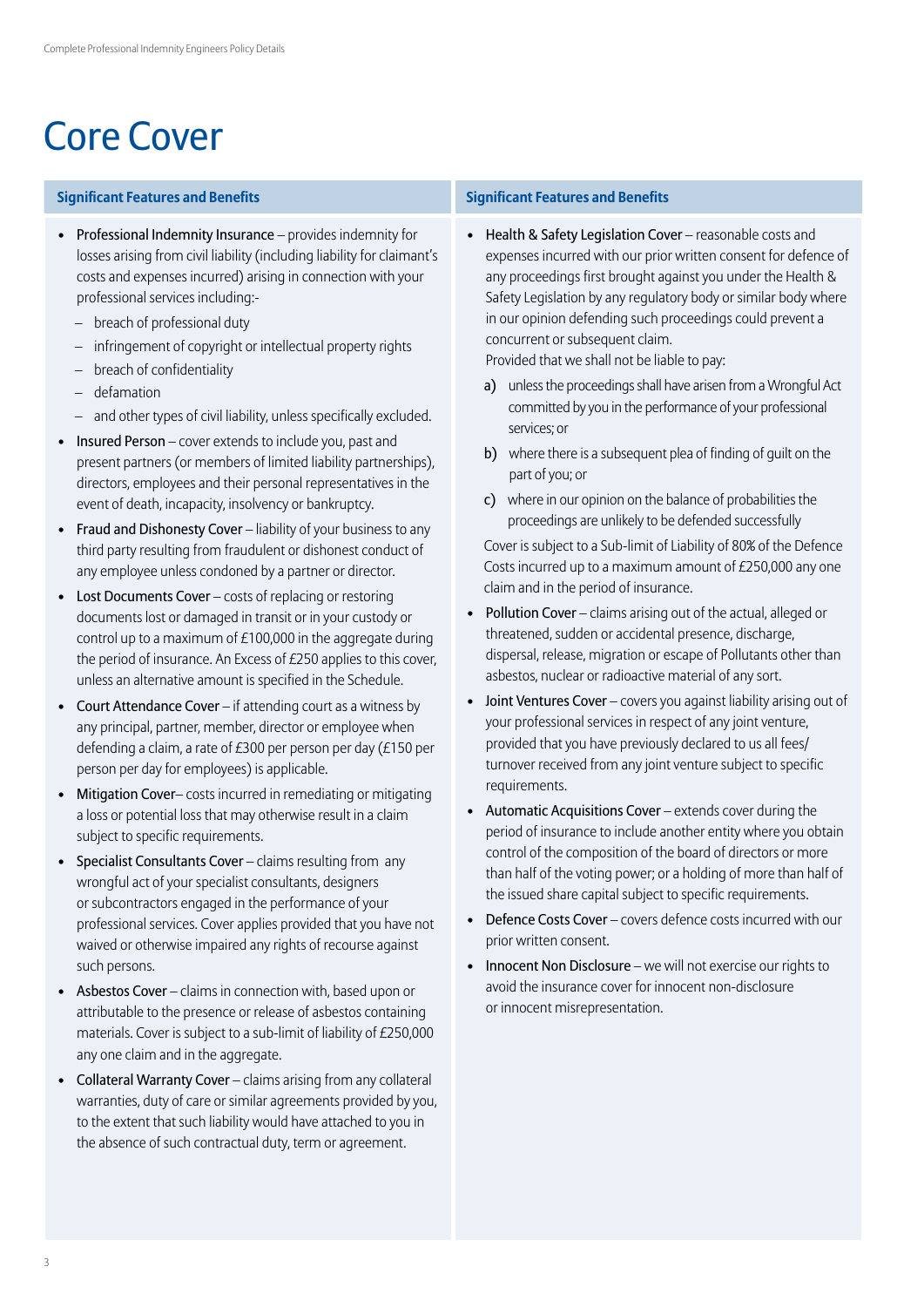- Claims Made Wording
	- the insurance covers claims first made against you, and/or circumstances that may lead to a claim, notified to us during the period of insurance
	- claims or circumstances which might give rise to a claim must be notified to us in writing as soon as reasonably possible and during the period of insurance.
- Adjudications
	- must be notified within two working days of your receipt of any notice of intention to adjudicate or at least 30 days before service by you of any notice of intention to adjudicate
	- immediate notice must be given to us of an ombudsman's review of a case connected with your professional services.
- Limit of Liability
	- the Limit of Liability is specified in the Schedule and applies on an "any one claim" basis without aggregate limitation in the period of insurance (unless stated otherwise in the Schedule)
	- Defence Costs are payable in addition to the Limit of Liability.
- Excess the insurance will be subject to an excess, shown in the Schedule, which is the amount you must contribute towards settlement of a claim. No excess applies to Defence Costs or Court Attendance Cover.
- Cover exclusions:
	- Asbestos arising out of, based upon or attributable to:
		- i) Bodily injury resulting from the presence or release or possible release of asbestos or asbestos containing materials in whatever form or quantity; or
		- ii) Asbestos inspections carried out by you.
	- Bodily injury/property damage unless arising from an actual or alleged failure to achieve the legally required standard of care, diligence and expertise in performing your professional services.
	- Contractual Liability except to the extent such liability would have attached to you in the absence of such contractual duty, term or agreement.
	- Pre-assessment of cost Failure to make an accurate preassessment of the cost of performing your professional services.
	- Directors' and Officers' Liability any Claim arising out of, based upon or attributable to any Claim made against an Insured in their capacity as a director, officer, trustee, Member or partner of the Company in respect of the performance or non-performance of their duties as a director, officer, trustee, Member or partner of the Company.

### **Significant Exclusions or Limitations Significant Exclusions or Limitations**

- Employers' Liability any Claim by any person for bodily injury, sickness, disease or death incurred, contracted or occurring whilst under a contract of service or apprenticeship with an Insured or for any breach of any obligation owed by an Insured as an employer.
- Employment Practice Violation any Claim arising out of, based upon or attributable to any act, error or omission with respect to any employment or prospective employment of any past, present, future or prospective employee or Insured Person of any Company.
- Infrastructure arising out of, based upon or attributable to software or mechanical failure, electrical failure, including any electrical power interruption, surge, brown out or black out, or telecommunications or satellite systems failure, outside the direct control of an Insured.
- Insolvency Insolvency administration or receivership of your business.
- Manufacturing liability arising out of, based upon or attributable to any manufacturing defect in any product.
- Fitness for purpose Fitness for purpose or other "no fault" obligation.
- Surveys and valuations unless undertaken by, or under the direct supervision of, a properly qualified person.
- Adjudications where the adjudicator is not independent or which do not allow for the adjudicator's decision to finally determine the dispute or allow the adjudicator to disregard the legal entitlements of the parties or which place any conditions upon the timing of commencement of proceedings.
- Pollution arising out of, based upon or attributable to any direction, request or effort to: (a) test for, monitor, clean up, remove, contain, treat, detoxify or neutralise Pollutants, or (b) respond to or assess the effects of Pollutants.
- Prior Claims/circumstances Previous claims or circumstances.
- Prior Acts before the Retroactive Date stated in your Schedule.
- Trade debts incurred or quarantee given by you for a debt.
- U.S.A./Canada Claims brought in the United States of America or Canada.
- War or Terrorism
- Sanctions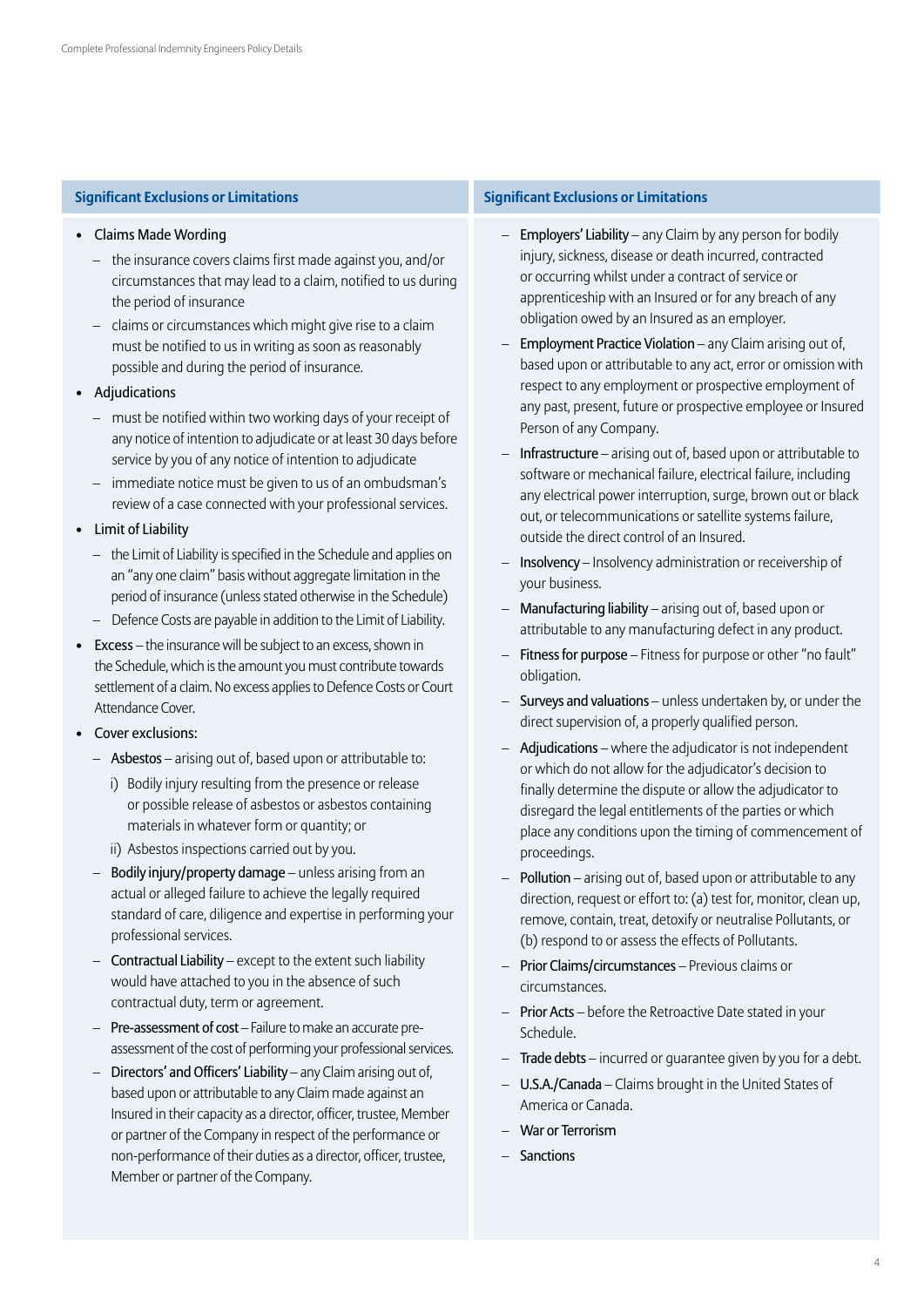# Additional Information

## How do I make a claim?

If you need to claim, your dedicated claims handler will help and guide you through the process.

You can notify us of a claim by:

### Telephone: **0344 893 9500**

Post: Claims Division Allianz Insurance plc 500 Avebury Boulevard Milton Keynes MK9 2XX

### **Lines are open from 9am to 5pm, Monday to Friday.**

## What to expect when making a claim

Allianz aims to deal with your claim promptly and fairly. We will update you on the progress of your claim by email, mail or by phone – whichever you prefer.

Depending on the type of claim and value involved, we may:

- forward a claim form for you to complete and sign
- ask you for additional information (eg,photographs)
- appoint an independent expert to deal with your claim
- arrange for a member of our claims team to visit you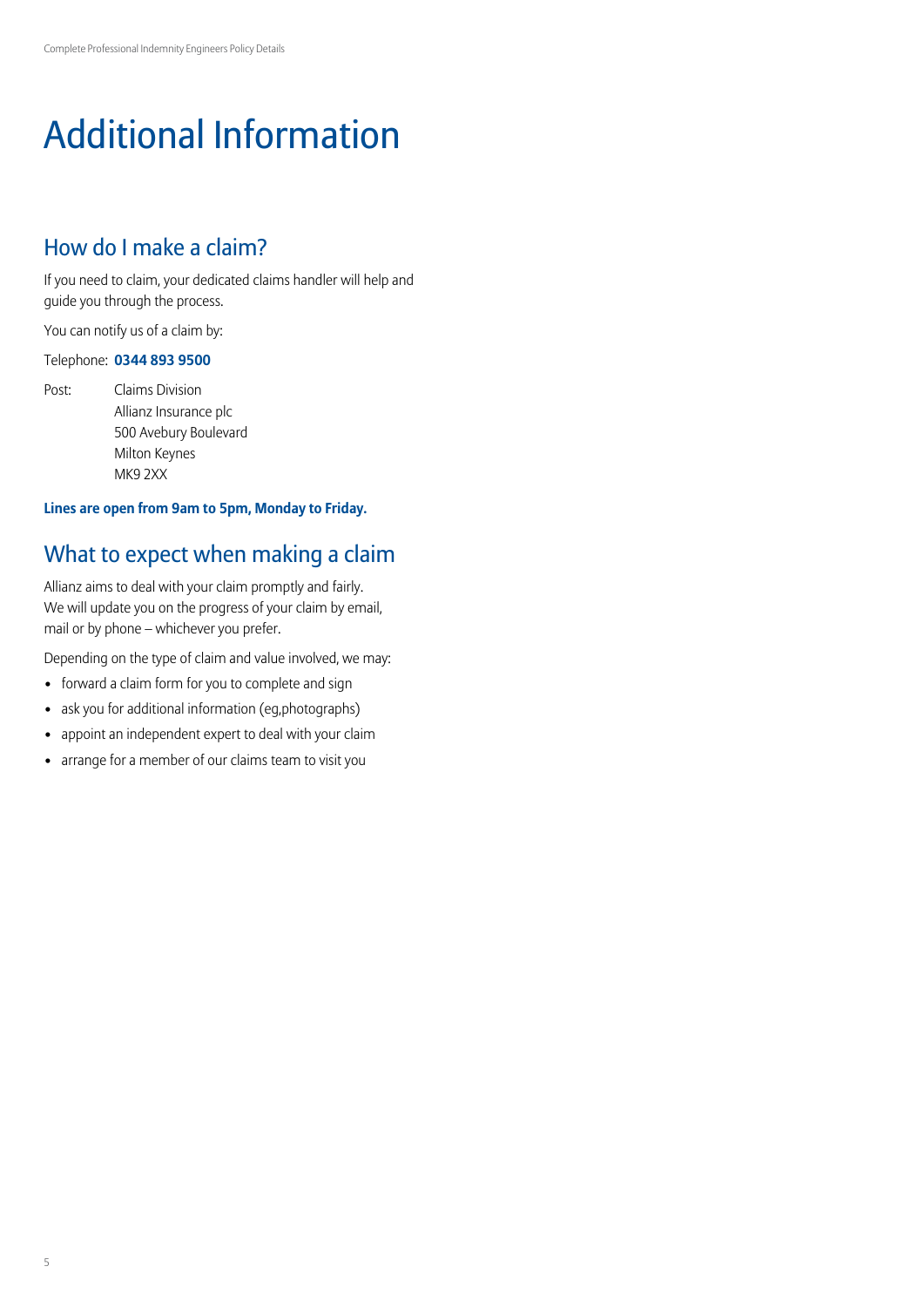## Data Protection

Allianz Insurance plc together with other companies within the Allianz SE group of companies ("Allianz Group") may use the personal and business details you have provided or which are supplied by third parties including any details of directors, officers, partners and employees (whose consent you must obtain) to:

- provide you with a quotation, deal with the associated administration of your Policy and to handle claims;
- search credit reference, credit scoring and fraud agencies who may keep a record of the search;
- share with other insurance organisations to help offset risks, administer your Policy, for statistical analysis, and to handle claims and prevent fraud;
- support the development of our business by including your details in customer surveys, for market research and business reviews which may be carried out by third parties acting on our behalf.

Allianz Group may need to collect and process data relating to individuals who may benefit from the Policy ("Insured Persons"), which under the Data Protection Act is defined as sensitive (such as medical history of Insured Persons) for the purpose of evaluating the risk and/or administering claims which may occur. You must ensure that you have explicit verbal or written consent from the Insured Persons to such information being processed by Allianz Group and that this fact is made known to the Insured Persons.

Telephone calls may be recorded for our mutual protection, training and monitoring purposes. Under the Data Protection Act 1998 individuals are entitled to request a copy of all the personal information Allianz Insurance plc holds about them. Please contact the Customer Satisfaction Manager, Allianz Insurance plc, 57 Ladymead, Guildford, Surrey, GU1 1DB. Personal details may be transferred to countries outside the EEA. They will at all times be held securely and handled with the utmost care in accordance with all principles of English law. By applying for and/or entering into this insurance Policy you will be deemed to specifically consent to the use of your data and your insurance Policy data in this way and for these purposes and that your directors, officers, partners, and employees have consented to our using their details in this way.